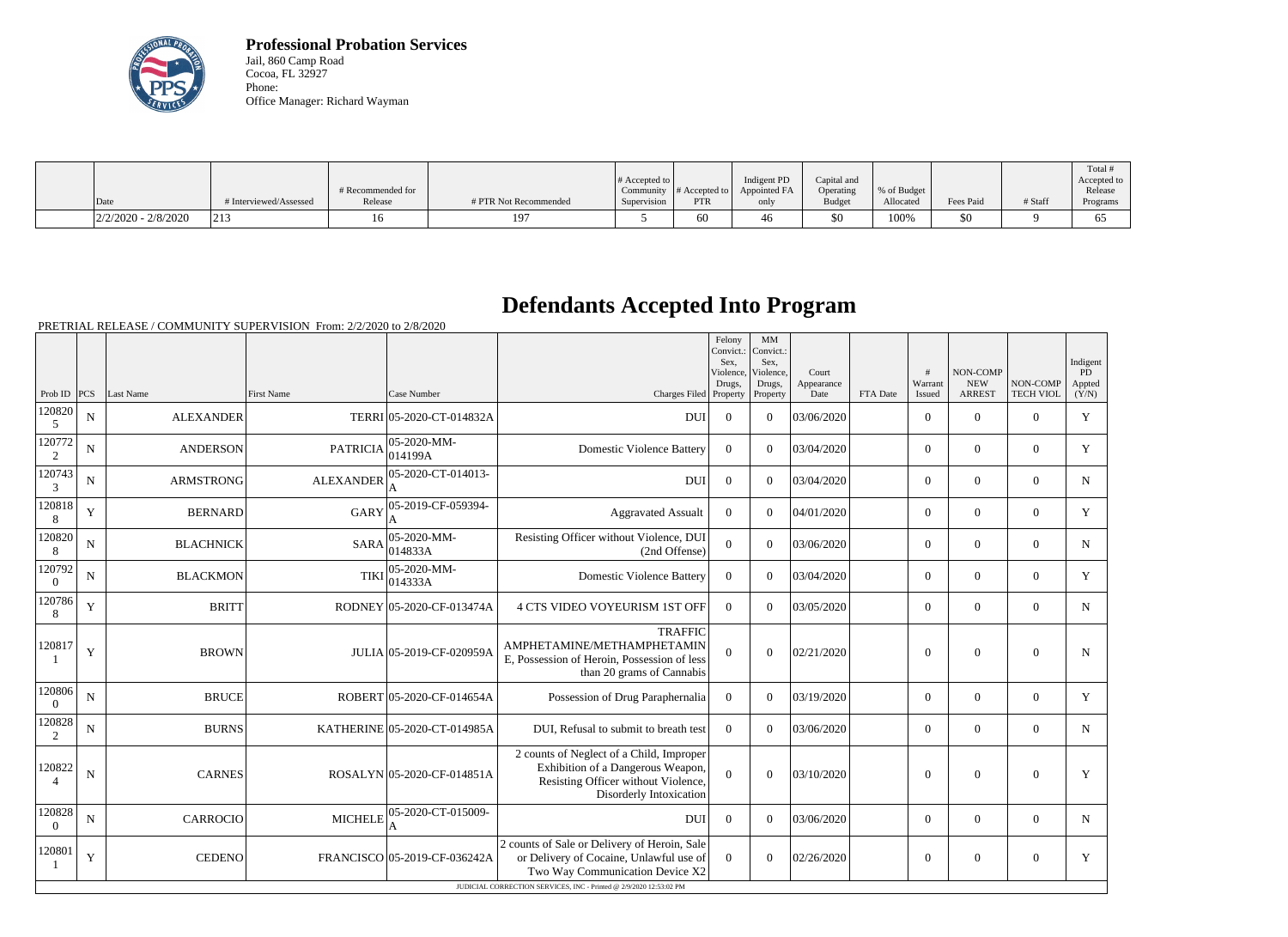## **Defendants Accepted Into Program**

|                          |             |                      |                                                               |                                |                                                                                                                                            | Felony<br>Convict.:<br>Sex. | MM<br>Convict.:<br>Sex, |                     |          |                  |                         |                  | Indigent     |
|--------------------------|-------------|----------------------|---------------------------------------------------------------|--------------------------------|--------------------------------------------------------------------------------------------------------------------------------------------|-----------------------------|-------------------------|---------------------|----------|------------------|-------------------------|------------------|--------------|
|                          |             |                      |                                                               |                                |                                                                                                                                            | Violence,<br>Drugs,         | Violence,<br>Drugs,     | Court<br>Appearance |          | Warrant          | NON-COMP<br>${\rm NEW}$ | NON-COMP         | PD<br>Appted |
| Prob ID<br>120791        | PCS         | <b>Last Name</b>     | <b>First Name</b>                                             | Case Number                    | Charges Filed Property<br>2 counts of DUI with Bodily Injury, 2                                                                            |                             | Property                | Date                | FTA Date | Issued           | <b>ARREST</b>           | <b>TECH VIOL</b> | (Y/N)        |
|                          | ${\bf N}$   | <b>COFFEY</b>        |                                                               | LOGAN 05-2020-CF-014400A       | counts of DUI with Damage to Person or<br>Property, DUI                                                                                    | $\overline{0}$              | $\boldsymbol{0}$        | 03/05/2020          |          | $\boldsymbol{0}$ | $\overline{0}$          | $\theta$         | $\mathbf Y$  |
| 120740                   | N           | <b>CUSTIS</b>        |                                                               | JAMES 05-2020-CF-013975A       | Domestic Violence Battery, Domestic<br><b>Battery By Strangulation</b>                                                                     | $\Omega$                    | $\Omega$                | 03/03/2020          |          | $\mathbf{0}$     | $\overline{0}$          | $\theta$         | Y            |
| 120809                   | $\mathbf N$ | <b>D'ANNIBALLE</b>   | CODY                                                          | 05-2020-CT-014841-<br>A        | <b>DUI</b>                                                                                                                                 | $\boldsymbol{0}$            | $\boldsymbol{0}$        | 03/06/2020          |          | $\boldsymbol{0}$ | $\overline{0}$          | $\theta$         | N            |
| 120740<br>8              | $\mathbf N$ | <b>DALY</b>          | <b>NIA</b>                                                    | 05-2020-CT-014002-             | <b>DUI</b>                                                                                                                                 | $\overline{0}$              | $\theta$                | 03/09/2020          |          | $\overline{0}$   | $\overline{0}$          | $\overline{0}$   | N            |
| 120791<br>2              | ${\bf N}$   | <b>DELOS SANTOS</b>  |                                                               | ANTHONY 05-2020-CT-014430A     | <b>DUI</b>                                                                                                                                 | $\overline{0}$              | $\theta$                | 02/25/2020          |          | $\overline{0}$   | $\overline{0}$          | $\theta$         | $\mathbf Y$  |
| 120742                   | $\mathbf N$ | <b>ELLIOT</b>        |                                                               | ROBERT 05-2020-CT-014019A      | <b>DUI</b>                                                                                                                                 | $\overline{0}$              | $\boldsymbol{0}$        | 03/04/2020          |          | $\mathbf{0}$     | $\boldsymbol{0}$        | $\overline{0}$   | N            |
| 120828<br>$\overline{4}$ | ${\bf N}$   | <b>ESOFF</b>         | <b>DEBORAH</b>                                                | 05-2020-CT-015010-             | <b>DUI</b>                                                                                                                                 | $\overline{0}$              | $\theta$                | 03/09/2020          |          | $\boldsymbol{0}$ | $\overline{0}$          | $\theta$         | $\mathbf N$  |
| 120828<br>5              | $\mathbf N$ | <b>GARRETT</b>       | <b>ERIN</b>                                                   | $ 05-2020-MM-$<br>014988A      | <b>Domestic Violence Battery</b>                                                                                                           | $\overline{0}$              | $\boldsymbol{0}$        | 03/05/2020          |          | $\overline{0}$   | $\overline{0}$          | $\overline{0}$   | Y            |
| 120791<br>$\overline{4}$ | ${\bf N}$   | <b>GOWINS</b>        |                                                               | MICHAEL 05-2020-CF-014422A     | <b>Aggravated Assault With Firearm</b>                                                                                                     | $\overline{0}$              | $\theta$                | 03/05/2020          |          | $\overline{0}$   | $\overline{0}$          | $\theta$         | $\mathbf Y$  |
| 120807<br>2              | $\mathbf N$ | <b>GREEN</b>         | <b>JENNIFER</b>                                               | $ 05 - 2020 - MM -$<br>014667A | Trespass Structure or Conveyance                                                                                                           | $\overline{0}$              | $\boldsymbol{0}$        | 02/24/2020          |          | $\mathbf{0}$     | $\overline{0}$          | $\Omega$         | Y            |
| 120759<br>8              | ${\bf N}$   | <b>GUCCIONE</b>      | <b>RICKY</b>                                                  | 05-2020-MM-<br>013993A         | <b>Domestic Violence Battery</b>                                                                                                           | $\overline{0}$              | $\theta$                | 03/09/2020          |          | $\boldsymbol{0}$ | $\overline{0}$          | $\overline{0}$   | Y            |
| 120806                   | $\mathbf N$ | <b>HARRIS</b>        |                                                               | LORANCE 05-2020-CF-014642A     | Possession of Cocaine, Possession of<br>Heroin                                                                                             | $\mathbf{0}$                | $\boldsymbol{0}$        | 03/19/2020          |          | $\overline{0}$   | $\overline{0}$          | $\overline{0}$   | Y            |
| 120805<br>2              | ${\bf N}$   | <b>HART</b>          |                                                               | JOSHUA 05-2020-CF-014684A      | 5 counts of Poss Drug w/o Valid RX, 2<br>counts of Possession of Drug Paraphernalia                                                        | $\theta$                    | $\Omega$                | 03/19/2020          |          | $\boldsymbol{0}$ | $\overline{0}$          | $\theta$         | Y            |
| 120756                   | N           | <b>HOLLINGSWORTH</b> |                                                               | DELMARC 05-2020-CT-014000A     | <b>DUI</b>                                                                                                                                 | $\overline{0}$              | $\boldsymbol{0}$        | 02/25/2020          |          | $\overline{0}$   | $\overline{0}$          | $\overline{0}$   | Y            |
| 120758<br>3              | ${\bf N}$   | <b>HUNTER</b>        |                                                               | NICHOULAS 05-2020-CF-013998A   | Possession of Controlled Substance                                                                                                         | $\overline{0}$              | $\boldsymbol{0}$        | 03/19/2020          |          | $\boldsymbol{0}$ | $\mathbf{0}$            | $\mathbf{0}$     | Y            |
| 120791<br>$\theta$       | $\mathbf N$ | <b>JOHNSON</b>       | $AMANDA\begin{vmatrix} 0 & 2 & 1 \\ 0 & 14391A \end{vmatrix}$ | 05-2020-MM-                    | Resisting Recovery of Merchandise or<br>Farm Prod, Retail Theft                                                                            | $\boldsymbol{0}$            | $\overline{0}$          | 03/04/2020          |          | $\overline{0}$   | $\boldsymbol{0}$        | $\overline{0}$   | Y            |
| 120759                   | ${\bf N}$   | <b>KECK</b>          | <b>GREGORY</b>                                                | 05-2020-MM-<br>013997A         | Trespass Structure or Conveyance,<br>Resisting Officer without Violence, Open<br>Container                                                 | $\overline{0}$              | $\boldsymbol{0}$        | 03/09/2020          |          | $\boldsymbol{0}$ | $\boldsymbol{0}$        | $\mathbf{0}$     | Y            |
| 120758<br>8              | $\mathbf N$ | <b>KELLEY</b>        | <b>MATTHEW</b>                                                | 05-2020-CF-0140009-            | DUI - 3rd in Less Than 10 Years                                                                                                            | $\overline{0}$              | $\boldsymbol{0}$        | 03/05/2020          |          | $\overline{0}$   | $\overline{0}$          | $\overline{0}$   | Y            |
| 120755<br>4              | ${\bf N}$   | LANG                 | <b>DENISE</b>                                                 | 05-2020-MM-<br>014010A         | <b>Domestic Violence Battery</b>                                                                                                           | $\overline{0}$              | $\overline{0}$          | 03/04/2020          |          | $\overline{0}$   | $\overline{0}$          | $\overline{0}$   | N            |
| 120792<br>9              | $\mathbf N$ | <b>LAVANT</b>        |                                                               | MARLENA 05-2020-CF-014389A     | 2 counts of Battery on Law Officer or<br>Firefighter, Assault on Law Officer or<br>Firefighter, DUI, Refusal to Sign or Accept<br>Citation | $\theta$                    | $\boldsymbol{0}$        | 03/19/2020          |          | $\boldsymbol{0}$ | $\boldsymbol{0}$        | $\overline{0}$   | Y            |
| 120821<br>3              | $\mathbf N$ | <b>MADL</b>          |                                                               | MICHAEL 05-2020-CF-014843A     | Keep Veh Resorted to by Pers Using Cont<br>Subs, Possession of Drug Paraphernalia                                                          | $\boldsymbol{0}$            | $\boldsymbol{0}$        | 03/19/2020          |          | $\boldsymbol{0}$ | $\overline{0}$          | $\overline{0}$   | Y            |
|                          |             |                      |                                                               |                                | JUDICIAL CORRECTION SERVICES, INC - Printed @ 2/9/2020 12:53:02 PM                                                                         |                             |                         |                     |          |                  |                         |                  |              |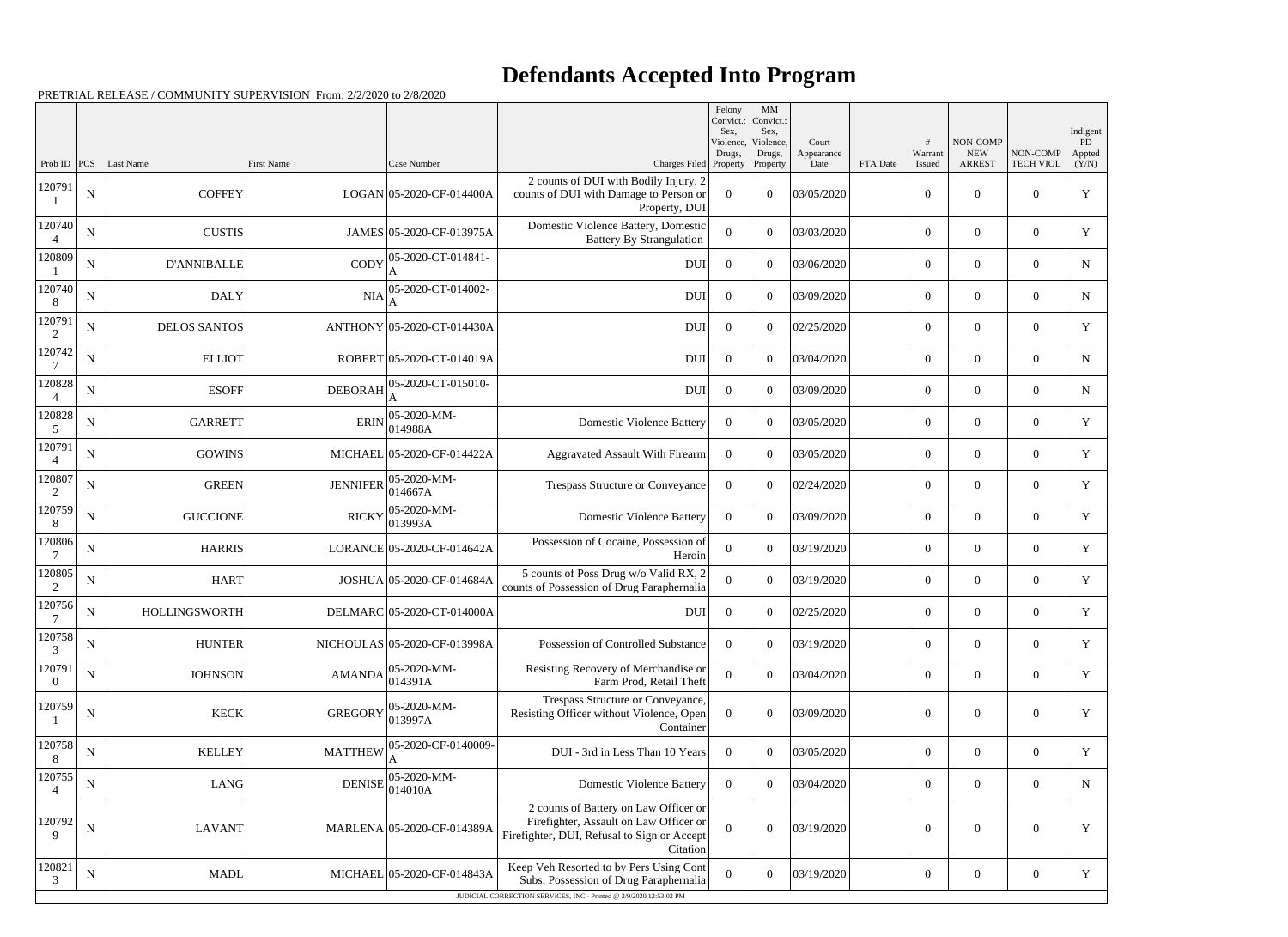## **Defendants Accepted Into Program**

|                          |             |                   |                   |                             |                                                                                                                    | Felony<br>Convict.:<br>Sex. | MM<br>Convict.:<br>Sex,         |                             |          |                   |                                         |                              | Indigent              |
|--------------------------|-------------|-------------------|-------------------|-----------------------------|--------------------------------------------------------------------------------------------------------------------|-----------------------------|---------------------------------|-----------------------------|----------|-------------------|-----------------------------------------|------------------------------|-----------------------|
| Prob ID                  | PCS         | Last Name         | <b>First Name</b> | Case Number                 | Charges Filed Property                                                                                             | Violence,<br>Drugs,         | Violence,<br>Drugs,<br>Property | Court<br>Appearance<br>Date | FTA Date | Warrant<br>Issued | NON-COMP<br><b>NEW</b><br><b>ARREST</b> | NON-COMP<br><b>TECH VIOL</b> | PD<br>Appted<br>(Y/N) |
| 120759<br>6              | ${\bf N}$   | <b>MARTINO</b>    |                   | MARYJANE 05-2020-CF-013999A | Possession of Controlled Substance                                                                                 | $\Omega$                    | $\Omega$                        | 03/19/2020                  |          | $\overline{0}$    | $\theta$                                | $\overline{0}$               | $\mathbf Y$           |
| 120776<br>9              | $\mathbf N$ | <b>MCMYNE</b>     | <b>CYNTHIA</b>    | 05-2020-CT-014428-          | DUI (2nd Offense)                                                                                                  | $\Omega$                    | $\Omega$                        | 03/04/2020                  |          | $\overline{0}$    | $\overline{0}$                          | $\overline{0}$               | $\mathbf N$           |
| 120806                   | ${\bf N}$   | <b>MILLER</b>     |                   | JASON 05-2020-CF-014637A    | Trafficking In Illegal Substance, Sale Of A<br><b>Controlled Substance</b>                                         | $\Omega$                    | $\Omega$                        | 03/10/2020                  |          | $\theta$          | $\theta$                                | $\overline{0}$               | Y                     |
| 120823<br>$\Omega$       | ${\bf N}$   | <b>MISIEK</b>     | <b>STACIE</b>     | 05-2020-MM-<br>014825A      | <b>Domestic Violence Battery</b>                                                                                   | $\Omega$                    | $\Omega$                        | 02/24/2020                  |          | $\overline{0}$    | $\overline{0}$                          | $\overline{0}$               | Y                     |
| 120823<br>2              | ${\bf N}$   | <b>MONROE</b>     | <b>NOAH</b>       | 05-2020-MM-<br>014852A      | <b>Disorderly Conduct</b>                                                                                          | $\overline{0}$              | $\Omega$                        | 03/09/2020                  |          | $\theta$          | $\Omega$                                | $\overline{0}$               | Y                     |
| 120828<br>6              | $\mathbf N$ | <b>MORA</b>       | <b>MELISSA</b>    | 05-2020-MM-<br>014987A      | <b>Domestic Violence Battery</b>                                                                                   | $\Omega$                    | $\Omega$                        | 03/06/2020                  |          | $\overline{0}$    | $\overline{0}$                          | $\overline{0}$               | Y                     |
| 120828                   | $\mathbf N$ | <b>MURRAY</b>     | <b>BRITTANY</b>   | 05-2020-MM-<br>014994A      | DUI, Possession of less than 20 grams of<br>Cannabis, Possession of Drug<br>Paraphernalia                          | $\theta$                    | $\Omega$                        | 03/09/2020                  |          | $\theta$          | $\theta$                                | $\overline{0}$               | $\mathbf N$           |
| 120792<br>5              | $\mathbf N$ | <b>NELSON</b>     | <b>ARMMONI</b>    | 05-2020-MM-<br>014334A      | <b>Domestic Violence Battery</b>                                                                                   | $\Omega$                    | $\theta$                        | 03/04/2020                  |          | $\theta$          | $\overline{0}$                          | $\overline{0}$               | Y                     |
| 120767<br>3              | ${\bf N}$   | <b>NELSON</b>     | <b>VHILENA</b>    | 05-2020-CT-014223-          | <b>DUI</b>                                                                                                         | $\overline{0}$              | $\Omega$                        | 03/04/2020                  |          | $\overline{0}$    | $\theta$                                | $\overline{0}$               | $\mathbf N$           |
| 120791                   | $\mathbf N$ | <b>NUSENFRESS</b> | <b>STEPHEN</b>    | 05-2020-MM-<br>011071A      | Trespass Property Other Than Structure Or<br>Conveyance, Resisting Officer without<br>Violence                     | $\overline{0}$              | $\Omega$                        | 02/11/2020                  |          | $\overline{0}$    | $\theta$                                | $\overline{0}$               | Y                     |
| 120773<br>$\overline{4}$ | ${\bf N}$   | <b>PARKER</b>     | <b>ANDREW</b>     | 05-2020-MM-<br>014167A      | <b>Domestic Violence Battery</b>                                                                                   | $\overline{0}$              | $\theta$                        | 03/04/2020                  |          | $\overline{0}$    | $\overline{0}$                          | $\overline{0}$               | Y                     |
| 120785<br>9              | ${\bf N}$   | <b>PINE</b>       | <b>RENEE</b>      | 05-2019-MM-<br>059167A      | Prostitution                                                                                                       | $\overline{0}$              | $\theta$                        | 02/12/2020                  |          | $\overline{0}$    | $\overline{0}$                          | $\overline{0}$               | Y                     |
| 120759<br>$\overline{0}$ | ${\bf N}$   | <b>PITTMAN</b>    | <b>ERIC</b>       | 05-2020-MM-<br>013992-A     | <b>Domestic Violence Battery</b>                                                                                   | $\overline{0}$              | $\theta$                        | 02/24/2020                  |          | $\overline{0}$    | $\overline{0}$                          | $\overline{0}$               | Y                     |
| 120792<br>7              | ${\bf N}$   | <b>PRICE</b>      |                   | SHANNON 05-2020-CF-014393A  | Possession of Controlled Substance, 2<br>counts of Possession of Drug Paraphernalia                                | $\boldsymbol{0}$            | $\overline{0}$                  | 03/05/2020                  |          | $\boldsymbol{0}$  | $\overline{0}$                          | $\overline{0}$               | Y                     |
| 120788<br>2              | ${\bf N}$   | <b>RIMMER</b>     | <b>CHARLES</b>    | 05-2020-MM-<br>014331A      | Resisting Officer without Violence, Fraud<br>Impersonation - False ID given to LEO                                 | $\theta$                    | $\boldsymbol{0}$                | 03/05/2020                  |          | $\overline{0}$    | $\overline{0}$                          | $\overline{0}$               | Y                     |
| 120790                   | $\mathbf N$ | <b>RIVERA</b>     |                   | ANGEL 05-2020-CT-014431A    | DUI with BAL .15 or above (1st<br>Conviction), Driving While License<br>Susp/Cancel/Rev -1st Offense               | $\overline{0}$              | $\theta$                        | 02/25/2020                  |          | $\mathbf{0}$      | $\boldsymbol{0}$                        | $\overline{0}$               | Y                     |
| 120808<br>9              | ${\bf N}$   | ROBLEDO-GONZALEZ  | <b>HECTOR</b>     | 05-2020-CT-014811-          | Driving while License Suspended or<br>Revoked                                                                      | $\boldsymbol{0}$            | $\Omega$                        | 03/06/2020                  |          | $\mathbf{0}$      | $\overline{0}$                          | $\overline{0}$               | $\mathbf N$           |
| 120740                   | $\mathbf N$ | <b>ROCHESTER</b>  | <b>LAGRARION</b>  | 05-2020-MM-<br>013955-A     | <b>Domestic Violence Battery</b>                                                                                   | $\overline{0}$              | $\overline{0}$                  | 02/24/2020                  |          | $\overline{0}$    | $\overline{0}$                          | $\overline{0}$               | $\mathbf N$           |
| 120820<br>3              | ${\bf N}$   | <b>RUNK</b>       |                   | RICHARD 05-2020-CF-014827A  | Possession of Drug Paraphernalia,<br>Introduction of Contraband into Detention<br>Facility, Poss Drug w/o Valid RX | $\theta$                    | $\overline{0}$                  | 03/10/2020                  |          | $\mathbf{0}$      | $\overline{0}$                          | $\boldsymbol{0}$             | $\mathbf Y$           |
| 120806                   | $\mathbf N$ | <b>SALEM</b>      |                   | ZACHARIA 05-2020-CF-014636A | Possession of Heroin                                                                                               | $\overline{0}$              | $\theta$                        | 03/10/2020                  |          | $\overline{0}$    | $\overline{0}$                          | $\overline{0}$               | Y                     |
| 120784<br>6              | $\mathbf N$ | <b>SCHIER</b>     | <b>ISAIAH</b>     | 05-2020-MM-<br>014409A      | Possession of less than 20 grams of<br>Cannabis, Alcohol Possession by a Minor                                     | $\overline{0}$              | $\boldsymbol{0}$                | 03/04/2020                  |          | $\boldsymbol{0}$  | $\overline{0}$                          | $\overline{0}$               | $\mathbf N$           |
|                          |             |                   |                   |                             | JUDICIAL CORRECTION SERVICES, INC - Printed @ 2/9/2020 12:53:02 PM                                                 |                             |                                 |                             |          |                   |                                         |                              |                       |